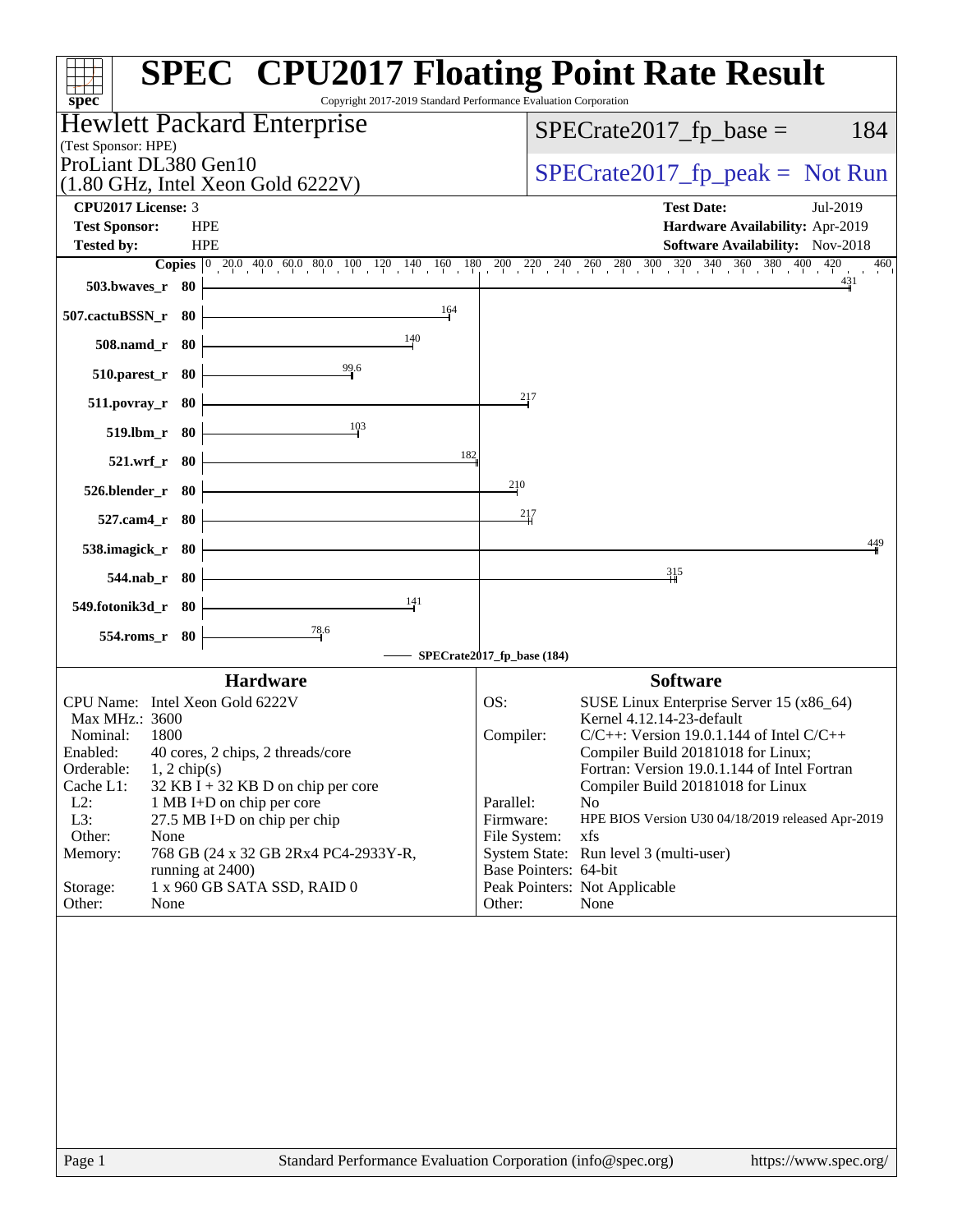Copyright 2017-2019 Standard Performance Evaluation Corporation

#### Hewlett Packard Enterprise

(Test Sponsor: HPE)

**[spec](http://www.spec.org/)**

(1.80 GHz, Intel Xeon Gold 6222V)

 $SPECTate2017<sub>fr</sub> base = 184$ 

ProLiant DL380 Gen10  $SPECTA 522232$   $SPECTA 6202322$   $SPECTA 6202322$ 

**[CPU2017 License:](http://www.spec.org/auto/cpu2017/Docs/result-fields.html#CPU2017License)** 3 **[Test Date:](http://www.spec.org/auto/cpu2017/Docs/result-fields.html#TestDate)** Jul-2019 **[Test Sponsor:](http://www.spec.org/auto/cpu2017/Docs/result-fields.html#TestSponsor)** HPE **[Hardware Availability:](http://www.spec.org/auto/cpu2017/Docs/result-fields.html#HardwareAvailability)** Apr-2019 **[Tested by:](http://www.spec.org/auto/cpu2017/Docs/result-fields.html#Testedby)** HPE **[Software Availability:](http://www.spec.org/auto/cpu2017/Docs/result-fields.html#SoftwareAvailability)** Nov-2018

#### **[Results Table](http://www.spec.org/auto/cpu2017/Docs/result-fields.html#ResultsTable)**

| <b>Base</b>                     |                                            |                |       | <b>Peak</b>    |            |                |       |               |                |              |                |              |                |              |
|---------------------------------|--------------------------------------------|----------------|-------|----------------|------------|----------------|-------|---------------|----------------|--------------|----------------|--------------|----------------|--------------|
| <b>Benchmark</b>                | <b>Copies</b>                              | <b>Seconds</b> | Ratio | <b>Seconds</b> | Ratio      | <b>Seconds</b> | Ratio | <b>Copies</b> | <b>Seconds</b> | <b>Ratio</b> | <b>Seconds</b> | <b>Ratio</b> | <b>Seconds</b> | <b>Ratio</b> |
| 503.bwayes_r                    | 80                                         | 1863           | 431   | 1862           | 431        | 1858           | 432   |               |                |              |                |              |                |              |
| 507.cactuBSSN r                 | 80                                         | 618            | 164   | 617            | <u>164</u> | 616            | 164   |               |                |              |                |              |                |              |
| $508$ .namd $r$                 | 80                                         | 544            | 140   | 544            | 140        | 544            | 140   |               |                |              |                |              |                |              |
| 510.parest_r                    | 80                                         | 2112           | 99.1  | 2101           | 99.6       | 2097           | 99.8  |               |                |              |                |              |                |              |
| 511.povray_r                    | 80                                         | 860            | 217   | 860            | 217        | 862            | 217   |               |                |              |                |              |                |              |
| $519$ .lbm $r$                  | 80                                         | 815            | 103   | 815            | 103        | 814            | 104   |               |                |              |                |              |                |              |
| $521$ .wrf r                    | 80                                         | 979            | 183   | 985            | 182        | 985            | 182   |               |                |              |                |              |                |              |
| 526.blender r                   | 80                                         | 581            | 210   | 582            | 209        | 581            | 210   |               |                |              |                |              |                |              |
| $527$ .cam $4r$                 | 80                                         | 638            | 219   | 644            | 217        | 644            | 217   |               |                |              |                |              |                |              |
| 538.imagick_r                   | 80                                         | 443            | 449   | 442            | 450        | 444            | 448   |               |                |              |                |              |                |              |
| $544$ .nab_r                    | 80                                         | 426            | 316   | 428            | 315        | 432            | 312   |               |                |              |                |              |                |              |
| 549.fotonik3d r                 | 80                                         | 2215           | 141   | 2214           | 141        | 2213           | 141   |               |                |              |                |              |                |              |
| $554$ .roms $_r$                | 80                                         | 1610           | 78.9  | 1618           | 78.5       | 1617           | 78.6  |               |                |              |                |              |                |              |
| $SPECrate2017$ fp base =<br>184 |                                            |                |       |                |            |                |       |               |                |              |                |              |                |              |
|                                 | <b>Not Run</b><br>$SPECrate2017$ fp peak = |                |       |                |            |                |       |               |                |              |                |              |                |              |

Results appear in the [order in which they were run.](http://www.spec.org/auto/cpu2017/Docs/result-fields.html#RunOrder) Bold underlined text [indicates a median measurement.](http://www.spec.org/auto/cpu2017/Docs/result-fields.html#Median)

### **[Submit Notes](http://www.spec.org/auto/cpu2017/Docs/result-fields.html#SubmitNotes)**

 The numactl mechanism was used to bind copies to processors. The config file option 'submit' was used to generate numactl commands to bind each copy to a specific processor. For details, please see the config file.

### **[Operating System Notes](http://www.spec.org/auto/cpu2017/Docs/result-fields.html#OperatingSystemNotes)**

 Stack size set to unlimited using "ulimit -s unlimited" Transparent Huge Pages enabled by default Prior to runcpu invocation Filesystem page cache synced and cleared with: sync; echo 3 > /proc/sys/vm/drop\_caches runcpu command invoked through numactl i.e.: numactl --interleave=all runcpu <etc>

### **[General Notes](http://www.spec.org/auto/cpu2017/Docs/result-fields.html#GeneralNotes)**

Environment variables set by runcpu before the start of the run: LD\_LIBRARY\_PATH = "/home/cpu2017/lib/ia32:/home/cpu2017/lib/intel64"

 Binaries compiled on a system with 1x Intel Core i9-7900X CPU + 32GB RAM memory using Redhat Enterprise Linux 7.5 NA: The test sponsor attests, as of date of publication, that CVE-2017-5754 (Meltdown) is mitigated in the system as tested and documented.

**(Continued on next page)**

| Page 2 | Standard Performance Evaluation Corporation (info@spec.org) | https://www.spec.org/ |
|--------|-------------------------------------------------------------|-----------------------|
|--------|-------------------------------------------------------------|-----------------------|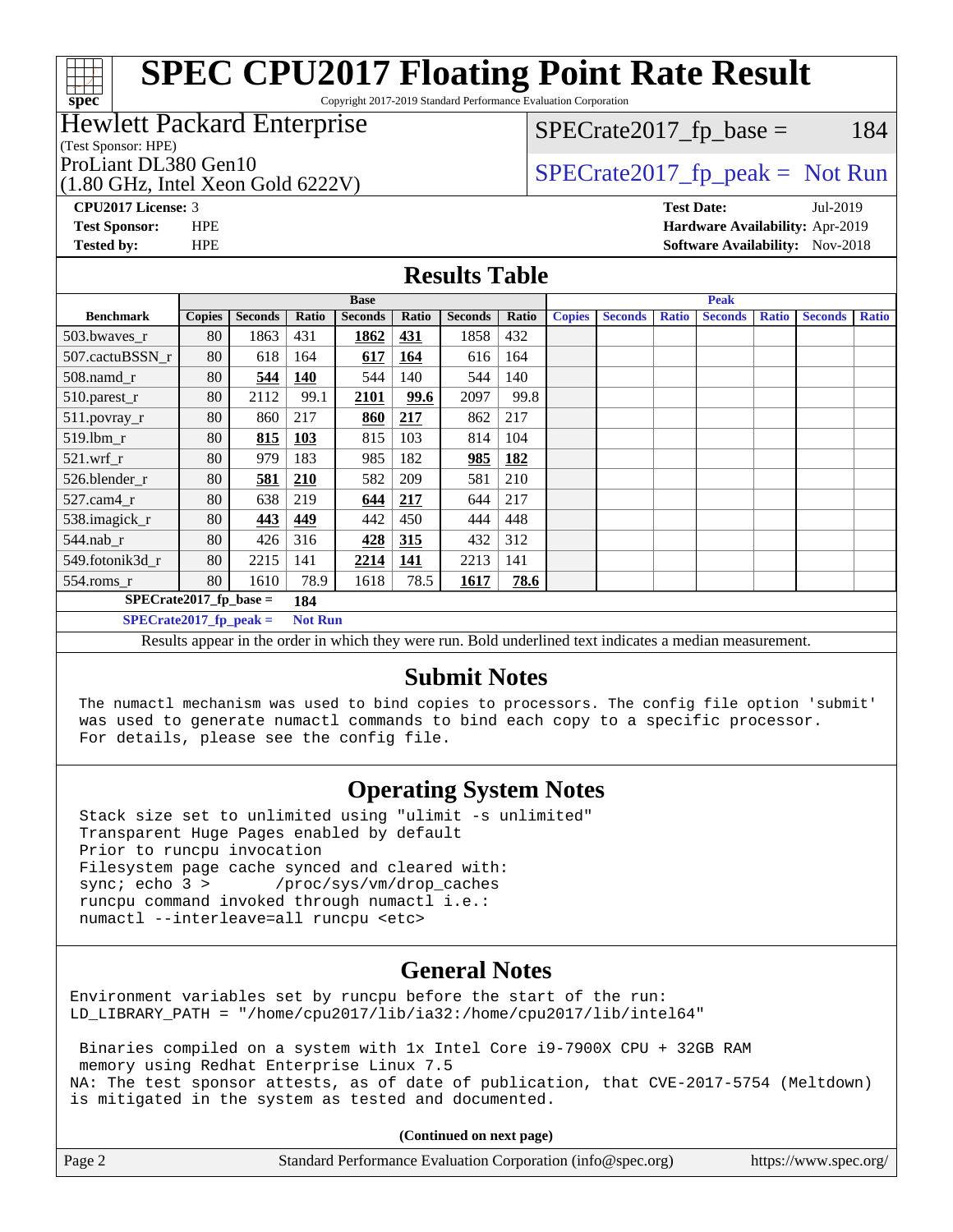Copyright 2017-2019 Standard Performance Evaluation Corporation

#### Hewlett Packard Enterprise

 $SPECTate2017<sub>fr</sub> base = 184$ 

#### (Test Sponsor: HPE)

(1.80 GHz, Intel Xeon Gold 6222V)

ProLiant DL380 Gen10  $SPECTA 522231$   $SPECTA 620231$   $SPECTA 620231$ 

**[spec](http://www.spec.org/)**<sup>®</sup>

**[Tested by:](http://www.spec.org/auto/cpu2017/Docs/result-fields.html#Testedby)** HPE **[Software Availability:](http://www.spec.org/auto/cpu2017/Docs/result-fields.html#SoftwareAvailability)** Nov-2018

**[CPU2017 License:](http://www.spec.org/auto/cpu2017/Docs/result-fields.html#CPU2017License)** 3 **[Test Date:](http://www.spec.org/auto/cpu2017/Docs/result-fields.html#TestDate)** Jul-2019 **[Test Sponsor:](http://www.spec.org/auto/cpu2017/Docs/result-fields.html#TestSponsor)** HPE **[Hardware Availability:](http://www.spec.org/auto/cpu2017/Docs/result-fields.html#HardwareAvailability)** Apr-2019

#### **[General Notes \(Continued\)](http://www.spec.org/auto/cpu2017/Docs/result-fields.html#GeneralNotes)**

Yes: The test sponsor attests, as of date of publication, that CVE-2017-5753 (Spectre variant 1) is mitigated in the system as tested and documented. Yes: The test sponsor attests, as of date of publication, that CVE-2017-5715 (Spectre variant 2) is mitigated in the system as tested and documented.

### **[Platform Notes](http://www.spec.org/auto/cpu2017/Docs/result-fields.html#PlatformNotes)**

Page 3 Standard Performance Evaluation Corporation [\(info@spec.org\)](mailto:info@spec.org) <https://www.spec.org/> BIOS Configuration: Thermal Configuration set to Maximum Cooling Memory Patrol Scrubbing set to Disabled LLC Prefetch set to Enabled LLC Dead Line Allocation set to Disabled Enhanced Processor Performance set to Enabled Workload Profile set to General Throughput Compute Workload Profile set to Custom Energy/Performance Bias set to Balanced Performance Sysinfo program /home/cpu2017/bin/sysinfo Rev: r5974 of 2018-05-19 9bcde8f2999c33d61f64985e45859ea9 running on dl380-clx-sles15hs Mon Jul 22 03:01:24 2019 SUT (System Under Test) info as seen by some common utilities. For more information on this section, see <https://www.spec.org/cpu2017/Docs/config.html#sysinfo> From /proc/cpuinfo model name : Intel(R) Xeon(R) Gold 6222V CPU @ 1.80GHz 2 "physical id"s (chips) 80 "processors" cores, siblings (Caution: counting these is hw and system dependent. The following excerpts from /proc/cpuinfo might not be reliable. Use with caution.) cpu cores : 20 siblings : 40 physical 0: cores 0 1 2 3 8 9 10 11 12 16 17 18 19 20 24 25 26 27 28 physical 1: cores 0 1 2 3 8 9 10 11 12 16 17 18 19 20 24 25 26 27 28 From lscpu: Architecture: x86\_64 CPU op-mode(s): 32-bit, 64-bit Byte Order: Little Endian  $CPU(s):$  80 On-line CPU(s) list: 0-79 Thread(s) per core: 2 Core(s) per socket: 20 Socket(s): 2 NUMA node(s): 4 Vendor ID: GenuineIntel **(Continued on next page)**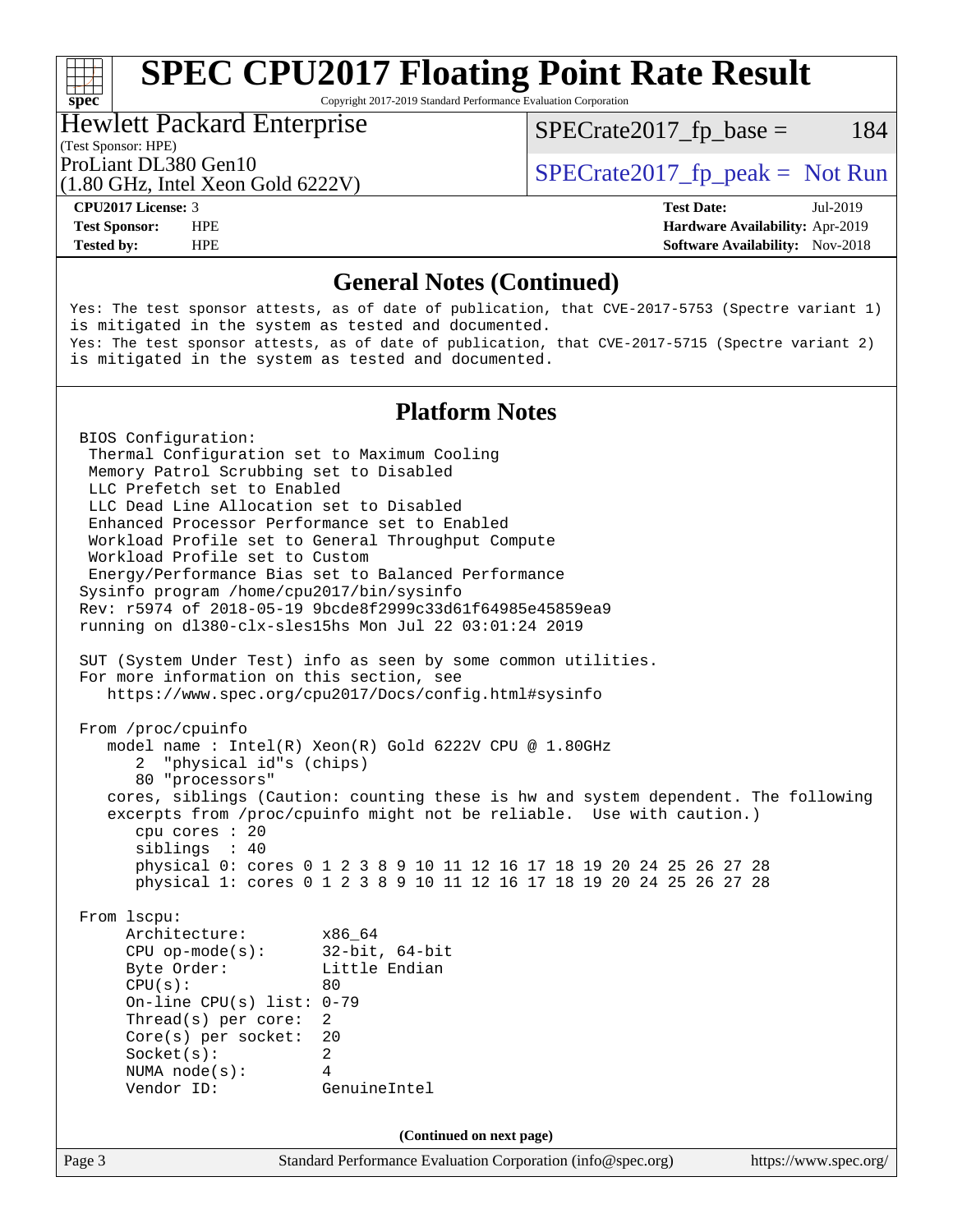# **[spec](http://www.spec.org/)**

# **[SPEC CPU2017 Floating Point Rate Result](http://www.spec.org/auto/cpu2017/Docs/result-fields.html#SPECCPU2017FloatingPointRateResult)**

Copyright 2017-2019 Standard Performance Evaluation Corporation

### Hewlett Packard Enterprise

 $SPECrate2017_fp\_base = 184$ 

(Test Sponsor: HPE)

ProLiant DL380 Gen10<br>(1.80 GHz, Intel Xeon Gold 6222V) [SPECrate2017\\_fp\\_peak =](http://www.spec.org/auto/cpu2017/Docs/result-fields.html#SPECrate2017fppeak) Not Run

# (1.80 GHz, Intel Xeon Gold 6222V)

**[CPU2017 License:](http://www.spec.org/auto/cpu2017/Docs/result-fields.html#CPU2017License)** 3 **[Test Date:](http://www.spec.org/auto/cpu2017/Docs/result-fields.html#TestDate)** Jul-2019 **[Test Sponsor:](http://www.spec.org/auto/cpu2017/Docs/result-fields.html#TestSponsor)** HPE **[Hardware Availability:](http://www.spec.org/auto/cpu2017/Docs/result-fields.html#HardwareAvailability)** Apr-2019 **[Tested by:](http://www.spec.org/auto/cpu2017/Docs/result-fields.html#Testedby)** HPE **HPE [Software Availability:](http://www.spec.org/auto/cpu2017/Docs/result-fields.html#SoftwareAvailability)** Nov-2018

#### **[Platform Notes \(Continued\)](http://www.spec.org/auto/cpu2017/Docs/result-fields.html#PlatformNotes)**

| CPU family:                                       | 6                                                                                    |  |  |  |  |  |
|---------------------------------------------------|--------------------------------------------------------------------------------------|--|--|--|--|--|
| Model:                                            | 85                                                                                   |  |  |  |  |  |
| Model name:                                       | $Intel(R) Xeon(R) Gold 6222V CPU @ 1.80GHz$                                          |  |  |  |  |  |
| Stepping:                                         | 7                                                                                    |  |  |  |  |  |
| CPU MHz:                                          | 1800.000                                                                             |  |  |  |  |  |
| BogoMIPS:                                         | 3600.00                                                                              |  |  |  |  |  |
| Virtualization:                                   | $VT - x$                                                                             |  |  |  |  |  |
| L1d cache:<br>Lli cache:                          | 32K<br>32K                                                                           |  |  |  |  |  |
| $L2$ cache:                                       | 1024K                                                                                |  |  |  |  |  |
| L3 cache:                                         | 28160K                                                                               |  |  |  |  |  |
| NUMA node0 $CPU(s): 0-9, 40-49$                   |                                                                                      |  |  |  |  |  |
| NUMA node1 CPU(s): 10-19,50-59                    |                                                                                      |  |  |  |  |  |
| NUMA node2 CPU(s): 20-29,60-69                    |                                                                                      |  |  |  |  |  |
| NUMA $node3$ $CPU(s):$                            | 30-39,70-79                                                                          |  |  |  |  |  |
| Flaqs:                                            | fpu vme de pse tsc msr pae mce cx8 apic sep mtrr pge mca cmov                        |  |  |  |  |  |
|                                                   | pat pse36 clflush dts acpi mmx fxsr sse sse2 ss ht tm pbe syscall nx pdpelgb rdtscp  |  |  |  |  |  |
|                                                   | lm constant_tsc art arch_perfmon pebs bts rep_good nopl xtopology nonstop_tsc cpuid  |  |  |  |  |  |
|                                                   | aperfmperf tsc_known_freq pni pclmulqdq dtes64 monitor ds_cpl vmx smx est tm2 ssse3  |  |  |  |  |  |
|                                                   | sdbg fma cx16 xtpr pdcm pcid dca sse4_1 sse4_2 x2apic movbe popcnt                   |  |  |  |  |  |
|                                                   | tsc_deadline_timer aes xsave avx f16c rdrand lahf_lm abm 3dnowprefetch cpuid_fault   |  |  |  |  |  |
|                                                   | epb cat_13 cdp_13 invpcid_single intel_ppin mba tpr_shadow vnmi flexpriority ept     |  |  |  |  |  |
|                                                   | vpid fsgsbase tsc_adjust bmil hle avx2 smep bmi2 erms invpcid rtm cqm mpx rdt_a      |  |  |  |  |  |
|                                                   | avx512f avx512dq rdseed adx smap clflushopt clwb intel_pt avx512cd avx512bw avx512vl |  |  |  |  |  |
|                                                   | xsaveopt xsavec xgetbvl xsaves cqm_llc cqm_occup_llc cqm_mbm_total cqm_mbm_local     |  |  |  |  |  |
|                                                   | ibpb ibrs stibp dtherm ida arat pln pts pku ospke avx512_vnni arch_capabilities ssbd |  |  |  |  |  |
|                                                   |                                                                                      |  |  |  |  |  |
| /proc/cpuinfo cache data<br>cache size : 28160 KB |                                                                                      |  |  |  |  |  |
|                                                   |                                                                                      |  |  |  |  |  |
|                                                   | From numactl --hardware WARNING: a numactl 'node' might or might not correspond to a |  |  |  |  |  |
| physical chip.                                    |                                                                                      |  |  |  |  |  |
| $available: 4 nodes (0-3)$                        |                                                                                      |  |  |  |  |  |
|                                                   | node 0 cpus: 0 1 2 3 4 5 6 7 8 9 40 41 42 43 44 45 46 47 48 49                       |  |  |  |  |  |
| node 0 size: 193046 MB                            |                                                                                      |  |  |  |  |  |
| node 0 free: 192639 MB                            |                                                                                      |  |  |  |  |  |
|                                                   | node 1 cpus: 10 11 12 13 14 15 16 17 18 19 50 51 52 53 54 55 56 57 58 59             |  |  |  |  |  |
| node 1 size: 193532 MB                            |                                                                                      |  |  |  |  |  |
| node 1 free: 193167 MB                            |                                                                                      |  |  |  |  |  |
|                                                   | node 2 cpus: 20 21 22 23 24 25 26 27 28 29 60 61 62 63 64 65 66 67 68 69             |  |  |  |  |  |
| node 2 size: 193503 MB                            |                                                                                      |  |  |  |  |  |
| node 2 free: 193308 MB                            |                                                                                      |  |  |  |  |  |
|                                                   | node 3 cpus: 30 31 32 33 34 35 36 37 38 39 70 71 72 73 74 75 76 77 78 79             |  |  |  |  |  |
| node 3 size: 193333 MB                            |                                                                                      |  |  |  |  |  |
| node 3 free: 193143 MB                            |                                                                                      |  |  |  |  |  |
| node distances:                                   |                                                                                      |  |  |  |  |  |
| node 0 1 2<br>3                                   |                                                                                      |  |  |  |  |  |
|                                                   |                                                                                      |  |  |  |  |  |
| (Continued on next page)                          |                                                                                      |  |  |  |  |  |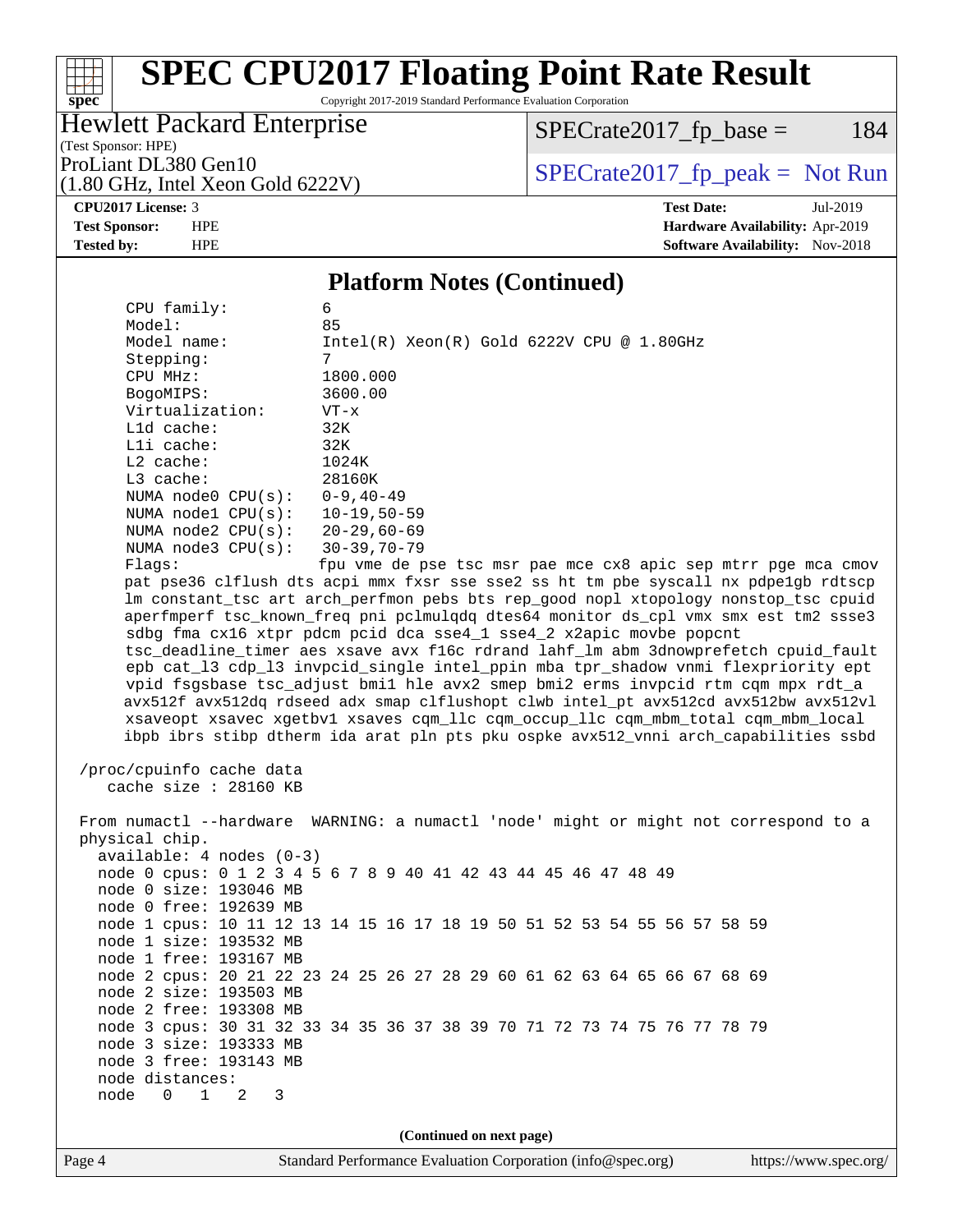| <b>SPEC CPU2017 Floating Point Rate Result</b><br>Copyright 2017-2019 Standard Performance Evaluation Corporation<br>$spec^*$                                                                                                                                                                                                                                                                                                                                                                                                                                                                                                                                                                                                                                                                                                                                                                                                                               |                                                                                                     |  |  |  |  |
|-------------------------------------------------------------------------------------------------------------------------------------------------------------------------------------------------------------------------------------------------------------------------------------------------------------------------------------------------------------------------------------------------------------------------------------------------------------------------------------------------------------------------------------------------------------------------------------------------------------------------------------------------------------------------------------------------------------------------------------------------------------------------------------------------------------------------------------------------------------------------------------------------------------------------------------------------------------|-----------------------------------------------------------------------------------------------------|--|--|--|--|
| <b>Hewlett Packard Enterprise</b><br>(Test Sponsor: HPE)                                                                                                                                                                                                                                                                                                                                                                                                                                                                                                                                                                                                                                                                                                                                                                                                                                                                                                    | $SPECrate2017_fp\_base =$<br>184                                                                    |  |  |  |  |
| ProLiant DL380 Gen10<br>$(1.80 \text{ GHz}, \text{Intel Xeon Gold } 6222 \text{V})$                                                                                                                                                                                                                                                                                                                                                                                                                                                                                                                                                                                                                                                                                                                                                                                                                                                                         | $SPECrate2017fr peak = Not Run$                                                                     |  |  |  |  |
| CPU2017 License: 3<br><b>Test Sponsor:</b><br><b>HPE</b><br><b>Tested by:</b><br><b>HPE</b>                                                                                                                                                                                                                                                                                                                                                                                                                                                                                                                                                                                                                                                                                                                                                                                                                                                                 | <b>Test Date:</b><br>Jul-2019<br>Hardware Availability: Apr-2019<br>Software Availability: Nov-2018 |  |  |  |  |
| <b>Platform Notes (Continued)</b>                                                                                                                                                                                                                                                                                                                                                                                                                                                                                                                                                                                                                                                                                                                                                                                                                                                                                                                           |                                                                                                     |  |  |  |  |
| 31<br>0 :<br>$10 \,$<br>21<br>31<br>31<br>1:<br>21<br>10<br>31<br>2:<br>31<br>31<br>- 21<br>10<br>3:<br>31<br>21<br>31<br>10<br>From /proc/meminfo<br>MemTotal:<br>791977160 kB<br>HugePages_Total:<br>0<br>Hugepagesize:<br>2048 kB<br>From /etc/*release* /etc/*version*<br>os-release:<br>NAME="SLES"<br>VERSION="15"<br>VERSION_ID="15"<br>PRETTY_NAME="SUSE Linux Enterprise Server 15"<br>ID="sles"<br>ID_LIKE="suse"<br>$ANSI\_COLOR = "0;32"$<br>$CPE\_NAME='cpe://o:suse: sles:15"$<br>uname $-a$ :<br>Linux dl380-clx-sles15hs 4.12.14-23-default #1 SMP Tue May 29 21:04:44 UTC 2018<br>(cd0437b) x86_64 x86_64 x86_64 GNU/Linux<br>Kernel self-reported vulnerability status:<br>CVE-2017-5754 (Meltdown):<br>Not affected<br>CVE-2017-5753 (Spectre variant 1): Mitigation: __user pointer sanitization<br>CVE-2017-5715 (Spectre variant 2): Mitigation: Indirect Branch Restricted Speculation,<br>IBPB, IBRS_FW<br>run-level 3 Jul 22 02:59 |                                                                                                     |  |  |  |  |
| SPEC is set to: /home/cpu2017<br>Filesystem Type Size Used Avail Use% Mounted on<br>/dev/sda3 xfs 476G 97G 380G 21% /home                                                                                                                                                                                                                                                                                                                                                                                                                                                                                                                                                                                                                                                                                                                                                                                                                                   |                                                                                                     |  |  |  |  |
| Additional information from dmidecode follows. WARNING: Use caution when you interpret<br>this section. The 'dmidecode' program reads system data which is "intended to allow<br>hardware to be accurately determined", but the intent may not be met, as there are<br>frequent changes to hardware, firmware, and the "DMTF SMBIOS" standard.<br>BIOS HPE U30 04/18/2019<br>Memory:<br>24x UNKNOWN NOT AVAILABLE 32 GB 2 rank 2933, configured at 2400                                                                                                                                                                                                                                                                                                                                                                                                                                                                                                     |                                                                                                     |  |  |  |  |
| (End of data from sysinfo program)                                                                                                                                                                                                                                                                                                                                                                                                                                                                                                                                                                                                                                                                                                                                                                                                                                                                                                                          |                                                                                                     |  |  |  |  |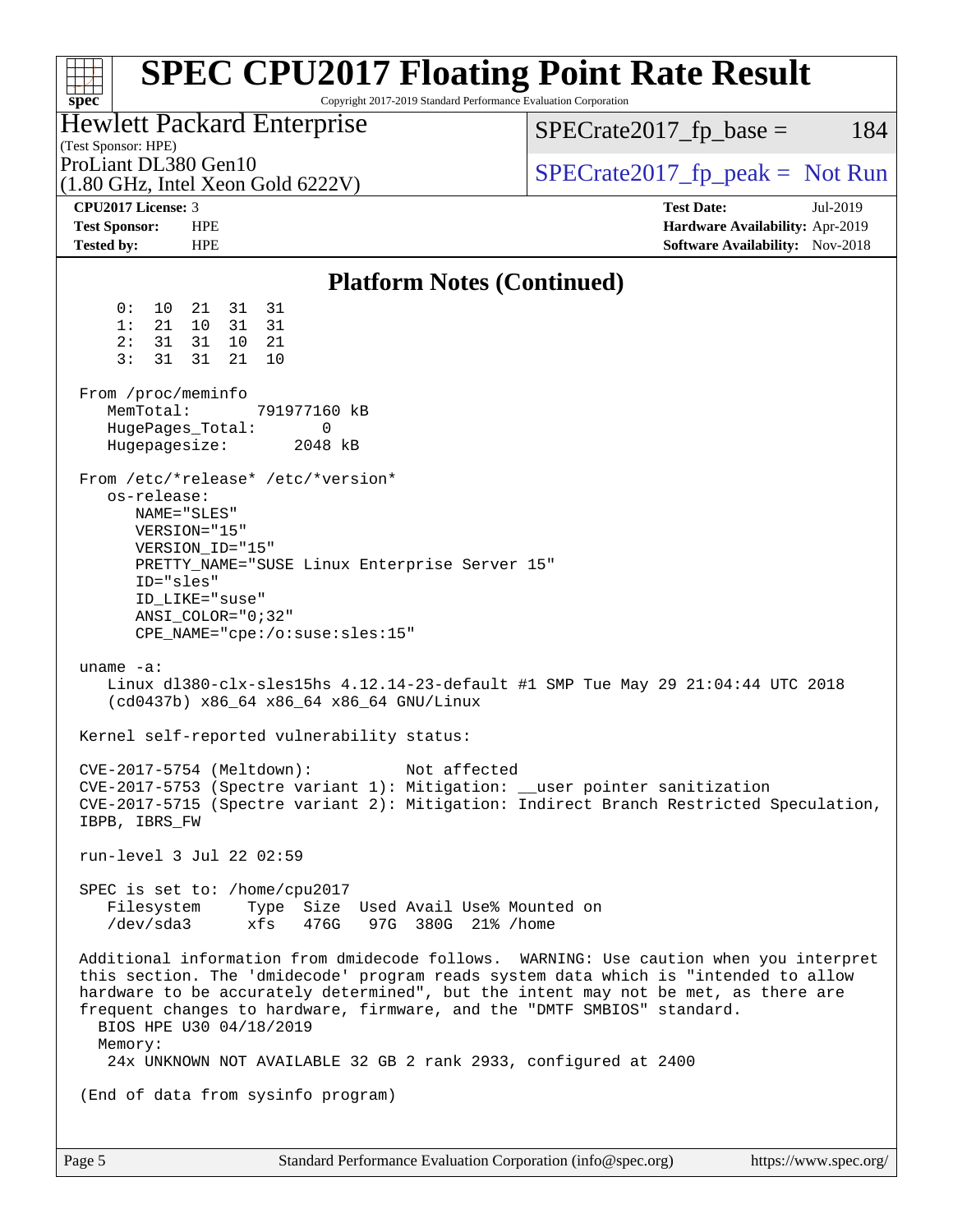Copyright 2017-2019 Standard Performance Evaluation Corporation

### Hewlett Packard Enterprise

 $SPECrate2017_fp\_base = 184$ 

## (Test Sponsor: HPE)

(1.80 GHz, Intel Xeon Gold 6222V)

ProLiant DL380 Gen10<br>(1.80 GHz, Intel Xeon Gold 6222V) [SPECrate2017\\_fp\\_peak =](http://www.spec.org/auto/cpu2017/Docs/result-fields.html#SPECrate2017fppeak) Not Run

**[spec](http://www.spec.org/)**

**[CPU2017 License:](http://www.spec.org/auto/cpu2017/Docs/result-fields.html#CPU2017License)** 3 **[Test Date:](http://www.spec.org/auto/cpu2017/Docs/result-fields.html#TestDate)** Jul-2019 **[Test Sponsor:](http://www.spec.org/auto/cpu2017/Docs/result-fields.html#TestSponsor)** HPE **[Hardware Availability:](http://www.spec.org/auto/cpu2017/Docs/result-fields.html#HardwareAvailability)** Apr-2019 **[Tested by:](http://www.spec.org/auto/cpu2017/Docs/result-fields.html#Testedby)** HPE **HPE [Software Availability:](http://www.spec.org/auto/cpu2017/Docs/result-fields.html#SoftwareAvailability)** Nov-2018

#### **[Compiler Version Notes](http://www.spec.org/auto/cpu2017/Docs/result-fields.html#CompilerVersionNotes)**

| $CC$ 519.1bm_ $r(base)$ 538.imagick_ $r(base)$ 544.nab_ $r(base)$<br>_______________________                                                                                                                                                                                                                                                                                                                                                                                                                                                                         |  |  |  |
|----------------------------------------------------------------------------------------------------------------------------------------------------------------------------------------------------------------------------------------------------------------------------------------------------------------------------------------------------------------------------------------------------------------------------------------------------------------------------------------------------------------------------------------------------------------------|--|--|--|
| Intel(R) C Intel(R) 64 Compiler for applications running on Intel(R) 64,<br>Version 19.0.1.144 Build 20181018<br>Copyright (C) 1985-2018 Intel Corporation. All rights reserved.                                                                                                                                                                                                                                                                                                                                                                                     |  |  |  |
| ---------------------------------                                                                                                                                                                                                                                                                                                                                                                                                                                                                                                                                    |  |  |  |
| CXXC 508.namd_r(base) 510.parest_r(base)                                                                                                                                                                                                                                                                                                                                                                                                                                                                                                                             |  |  |  |
| Intel(R) $C++$ Intel(R) 64 Compiler for applications running on Intel(R) 64,<br>Version 19.0.1.144 Build 20181018<br>Copyright (C) 1985-2018 Intel Corporation. All rights reserved.                                                                                                                                                                                                                                                                                                                                                                                 |  |  |  |
| CC 511.povray_r(base) 526.blender_r(base)                                                                                                                                                                                                                                                                                                                                                                                                                                                                                                                            |  |  |  |
| Intel(R) $C++$ Intel(R) 64 Compiler for applications running on Intel(R) 64,<br>Version 19.0.1.144 Build 20181018<br>Copyright (C) 1985-2018 Intel Corporation. All rights reserved.<br>Intel(R) C Intel(R) 64 Compiler for applications running on Intel(R) 64,<br>Version 19.0.1.144 Build 20181018<br>Copyright (C) 1985-2018 Intel Corporation. All rights reserved.                                                                                                                                                                                             |  |  |  |
| FC 507.cactuBSSN r(base)                                                                                                                                                                                                                                                                                                                                                                                                                                                                                                                                             |  |  |  |
| Intel(R) $C++$ Intel(R) 64 Compiler for applications running on Intel(R) 64,<br>Version 19.0.1.144 Build 20181018<br>Copyright (C) 1985-2018 Intel Corporation. All rights reserved.<br>Intel(R) C Intel(R) 64 Compiler for applications running on Intel(R) 64,<br>Version 19.0.1.144 Build 20181018<br>Copyright (C) 1985-2018 Intel Corporation. All rights reserved.<br>$Intel(R)$ Fortran Intel(R) 64 Compiler for applications running on Intel(R)<br>64, Version 19.0.1.144 Build 20181018<br>Copyright (C) 1985-2018 Intel Corporation. All rights reserved. |  |  |  |
| $503.bwaves_r(base) 549.fotonik3d_r(base) 554.roms_r(base)$<br>FC                                                                                                                                                                                                                                                                                                                                                                                                                                                                                                    |  |  |  |
| $Intel(R)$ Fortran Intel(R) 64 Compiler for applications running on Intel(R)<br>64, Version 19.0.1.144 Build 20181018<br>Copyright (C) 1985-2018 Intel Corporation. All rights reserved.                                                                                                                                                                                                                                                                                                                                                                             |  |  |  |
| (Continued on next page)                                                                                                                                                                                                                                                                                                                                                                                                                                                                                                                                             |  |  |  |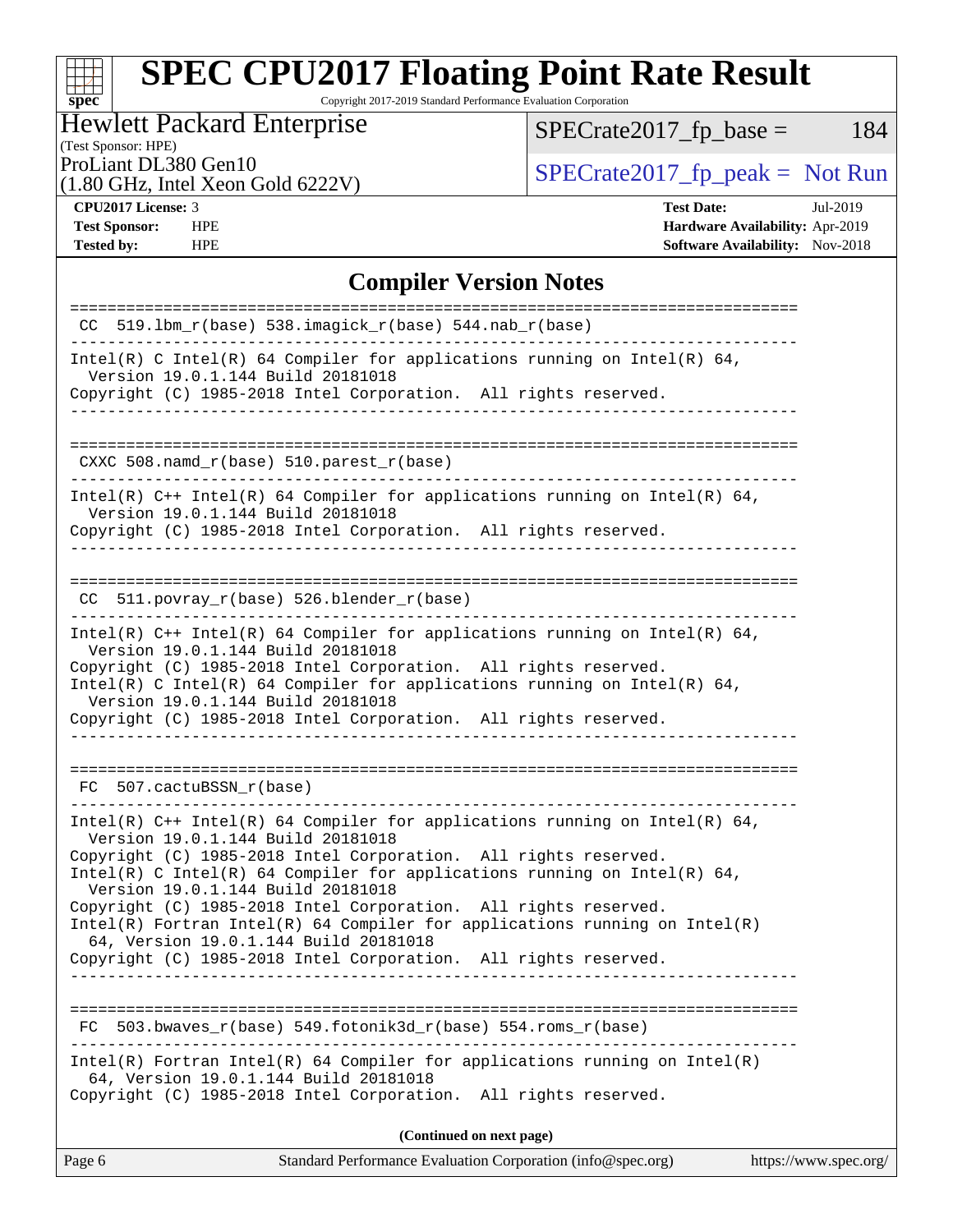Copyright 2017-2019 Standard Performance Evaluation Corporation

#### Hewlett Packard Enterprise

(Test Sponsor: HPE)

 $SPECTate2017<sub>fr</sub> base = 184$ 

(1.80 GHz, Intel Xeon Gold 6222V)

ProLiant DL380 Gen10  $SPECTA 522231$   $SPECTA 620231$   $SPECTA 620231$ 

**[spec](http://www.spec.org/)**

**[CPU2017 License:](http://www.spec.org/auto/cpu2017/Docs/result-fields.html#CPU2017License)** 3 **[Test Date:](http://www.spec.org/auto/cpu2017/Docs/result-fields.html#TestDate)** Jul-2019 **[Test Sponsor:](http://www.spec.org/auto/cpu2017/Docs/result-fields.html#TestSponsor)** HPE **[Hardware Availability:](http://www.spec.org/auto/cpu2017/Docs/result-fields.html#HardwareAvailability)** Apr-2019 **[Tested by:](http://www.spec.org/auto/cpu2017/Docs/result-fields.html#Testedby)** HPE **[Software Availability:](http://www.spec.org/auto/cpu2017/Docs/result-fields.html#SoftwareAvailability)** Nov-2018

### **[Compiler Version Notes \(Continued\)](http://www.spec.org/auto/cpu2017/Docs/result-fields.html#CompilerVersionNotes)**

==============================================================================  $CC$  521.wrf $r(base)$  527.cam $4$  $r(base)$ 

------------------------------------------------------------------------------ Intel(R) Fortran Intel(R) 64 Compiler for applications running on Intel(R) 64, Version 19.0.1.144 Build 20181018 Copyright (C) 1985-2018 Intel Corporation. All rights reserved. Intel(R) C Intel(R) 64 Compiler for applications running on Intel(R) 64, Version 19.0.1.144 Build 20181018 Copyright (C) 1985-2018 Intel Corporation. All rights reserved. ------------------------------------------------------------------------------

------------------------------------------------------------------------------

### **[Base Compiler Invocation](http://www.spec.org/auto/cpu2017/Docs/result-fields.html#BaseCompilerInvocation)**

[C benchmarks](http://www.spec.org/auto/cpu2017/Docs/result-fields.html#Cbenchmarks): [icc -m64 -std=c11](http://www.spec.org/cpu2017/results/res2019q3/cpu2017-20190805-16566.flags.html#user_CCbase_intel_icc_64bit_c11_33ee0cdaae7deeeab2a9725423ba97205ce30f63b9926c2519791662299b76a0318f32ddfffdc46587804de3178b4f9328c46fa7c2b0cd779d7a61945c91cd35)

[C++ benchmarks:](http://www.spec.org/auto/cpu2017/Docs/result-fields.html#CXXbenchmarks) [icpc -m64](http://www.spec.org/cpu2017/results/res2019q3/cpu2017-20190805-16566.flags.html#user_CXXbase_intel_icpc_64bit_4ecb2543ae3f1412ef961e0650ca070fec7b7afdcd6ed48761b84423119d1bf6bdf5cad15b44d48e7256388bc77273b966e5eb805aefd121eb22e9299b2ec9d9)

[Fortran benchmarks](http://www.spec.org/auto/cpu2017/Docs/result-fields.html#Fortranbenchmarks): [ifort -m64](http://www.spec.org/cpu2017/results/res2019q3/cpu2017-20190805-16566.flags.html#user_FCbase_intel_ifort_64bit_24f2bb282fbaeffd6157abe4f878425411749daecae9a33200eee2bee2fe76f3b89351d69a8130dd5949958ce389cf37ff59a95e7a40d588e8d3a57e0c3fd751)

[Benchmarks using both Fortran and C](http://www.spec.org/auto/cpu2017/Docs/result-fields.html#BenchmarksusingbothFortranandC): [ifort -m64](http://www.spec.org/cpu2017/results/res2019q3/cpu2017-20190805-16566.flags.html#user_CC_FCbase_intel_ifort_64bit_24f2bb282fbaeffd6157abe4f878425411749daecae9a33200eee2bee2fe76f3b89351d69a8130dd5949958ce389cf37ff59a95e7a40d588e8d3a57e0c3fd751) [icc -m64 -std=c11](http://www.spec.org/cpu2017/results/res2019q3/cpu2017-20190805-16566.flags.html#user_CC_FCbase_intel_icc_64bit_c11_33ee0cdaae7deeeab2a9725423ba97205ce30f63b9926c2519791662299b76a0318f32ddfffdc46587804de3178b4f9328c46fa7c2b0cd779d7a61945c91cd35)

[Benchmarks using both C and C++](http://www.spec.org/auto/cpu2017/Docs/result-fields.html#BenchmarksusingbothCandCXX): [icpc -m64](http://www.spec.org/cpu2017/results/res2019q3/cpu2017-20190805-16566.flags.html#user_CC_CXXbase_intel_icpc_64bit_4ecb2543ae3f1412ef961e0650ca070fec7b7afdcd6ed48761b84423119d1bf6bdf5cad15b44d48e7256388bc77273b966e5eb805aefd121eb22e9299b2ec9d9) [icc -m64 -std=c11](http://www.spec.org/cpu2017/results/res2019q3/cpu2017-20190805-16566.flags.html#user_CC_CXXbase_intel_icc_64bit_c11_33ee0cdaae7deeeab2a9725423ba97205ce30f63b9926c2519791662299b76a0318f32ddfffdc46587804de3178b4f9328c46fa7c2b0cd779d7a61945c91cd35)

[Benchmarks using Fortran, C, and C++:](http://www.spec.org/auto/cpu2017/Docs/result-fields.html#BenchmarksusingFortranCandCXX) [icpc -m64](http://www.spec.org/cpu2017/results/res2019q3/cpu2017-20190805-16566.flags.html#user_CC_CXX_FCbase_intel_icpc_64bit_4ecb2543ae3f1412ef961e0650ca070fec7b7afdcd6ed48761b84423119d1bf6bdf5cad15b44d48e7256388bc77273b966e5eb805aefd121eb22e9299b2ec9d9) [icc -m64 -std=c11](http://www.spec.org/cpu2017/results/res2019q3/cpu2017-20190805-16566.flags.html#user_CC_CXX_FCbase_intel_icc_64bit_c11_33ee0cdaae7deeeab2a9725423ba97205ce30f63b9926c2519791662299b76a0318f32ddfffdc46587804de3178b4f9328c46fa7c2b0cd779d7a61945c91cd35) [ifort -m64](http://www.spec.org/cpu2017/results/res2019q3/cpu2017-20190805-16566.flags.html#user_CC_CXX_FCbase_intel_ifort_64bit_24f2bb282fbaeffd6157abe4f878425411749daecae9a33200eee2bee2fe76f3b89351d69a8130dd5949958ce389cf37ff59a95e7a40d588e8d3a57e0c3fd751)

## **[Base Portability Flags](http://www.spec.org/auto/cpu2017/Docs/result-fields.html#BasePortabilityFlags)**

 503.bwaves\_r: [-DSPEC\\_LP64](http://www.spec.org/cpu2017/results/res2019q3/cpu2017-20190805-16566.flags.html#suite_basePORTABILITY503_bwaves_r_DSPEC_LP64) 507.cactuBSSN\_r: [-DSPEC\\_LP64](http://www.spec.org/cpu2017/results/res2019q3/cpu2017-20190805-16566.flags.html#suite_basePORTABILITY507_cactuBSSN_r_DSPEC_LP64) 508.namd\_r: [-DSPEC\\_LP64](http://www.spec.org/cpu2017/results/res2019q3/cpu2017-20190805-16566.flags.html#suite_basePORTABILITY508_namd_r_DSPEC_LP64) 510.parest\_r: [-DSPEC\\_LP64](http://www.spec.org/cpu2017/results/res2019q3/cpu2017-20190805-16566.flags.html#suite_basePORTABILITY510_parest_r_DSPEC_LP64) 511.povray\_r: [-DSPEC\\_LP64](http://www.spec.org/cpu2017/results/res2019q3/cpu2017-20190805-16566.flags.html#suite_basePORTABILITY511_povray_r_DSPEC_LP64) 519.lbm\_r: [-DSPEC\\_LP64](http://www.spec.org/cpu2017/results/res2019q3/cpu2017-20190805-16566.flags.html#suite_basePORTABILITY519_lbm_r_DSPEC_LP64) 521.wrf\_r: [-DSPEC\\_LP64](http://www.spec.org/cpu2017/results/res2019q3/cpu2017-20190805-16566.flags.html#suite_basePORTABILITY521_wrf_r_DSPEC_LP64) [-DSPEC\\_CASE\\_FLAG](http://www.spec.org/cpu2017/results/res2019q3/cpu2017-20190805-16566.flags.html#b521.wrf_r_baseCPORTABILITY_DSPEC_CASE_FLAG) [-convert big\\_endian](http://www.spec.org/cpu2017/results/res2019q3/cpu2017-20190805-16566.flags.html#user_baseFPORTABILITY521_wrf_r_convert_big_endian_c3194028bc08c63ac5d04de18c48ce6d347e4e562e8892b8bdbdc0214820426deb8554edfa529a3fb25a586e65a3d812c835984020483e7e73212c4d31a38223) 526.blender\_r: [-DSPEC\\_LP64](http://www.spec.org/cpu2017/results/res2019q3/cpu2017-20190805-16566.flags.html#suite_basePORTABILITY526_blender_r_DSPEC_LP64) [-DSPEC\\_LINUX](http://www.spec.org/cpu2017/results/res2019q3/cpu2017-20190805-16566.flags.html#b526.blender_r_baseCPORTABILITY_DSPEC_LINUX) [-funsigned-char](http://www.spec.org/cpu2017/results/res2019q3/cpu2017-20190805-16566.flags.html#user_baseCPORTABILITY526_blender_r_force_uchar_40c60f00ab013830e2dd6774aeded3ff59883ba5a1fc5fc14077f794d777847726e2a5858cbc7672e36e1b067e7e5c1d9a74f7176df07886a243d7cc18edfe67)

**(Continued on next page)**

Page 7 Standard Performance Evaluation Corporation [\(info@spec.org\)](mailto:info@spec.org) <https://www.spec.org/>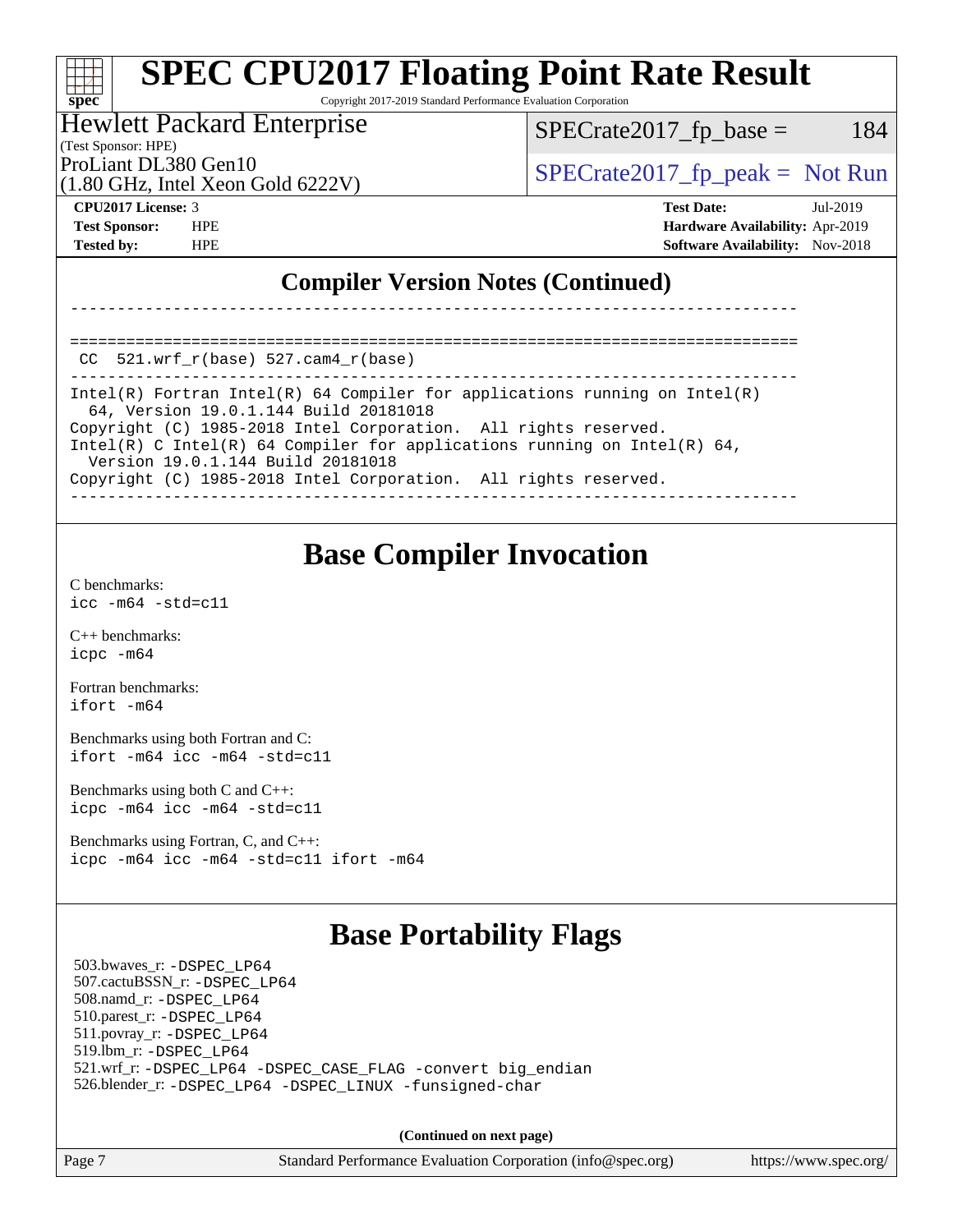### ti h **[spec](http://www.spec.org/)**

# **[SPEC CPU2017 Floating Point Rate Result](http://www.spec.org/auto/cpu2017/Docs/result-fields.html#SPECCPU2017FloatingPointRateResult)**

Copyright 2017-2019 Standard Performance Evaluation Corporation

## Hewlett Packard Enterprise

 $SPECTate2017<sub>fr</sub> base = 184$ 

(Test Sponsor: HPE)

(1.80 GHz, Intel Xeon Gold 6222V)

ProLiant DL380 Gen10  $SPECTR_{1.90}$  [SPECrate2017\\_fp\\_peak =](http://www.spec.org/auto/cpu2017/Docs/result-fields.html#SPECrate2017fppeak) Not Run

**[CPU2017 License:](http://www.spec.org/auto/cpu2017/Docs/result-fields.html#CPU2017License)** 3 **[Test Date:](http://www.spec.org/auto/cpu2017/Docs/result-fields.html#TestDate)** Jul-2019 **[Test Sponsor:](http://www.spec.org/auto/cpu2017/Docs/result-fields.html#TestSponsor)** HPE **[Hardware Availability:](http://www.spec.org/auto/cpu2017/Docs/result-fields.html#HardwareAvailability)** Apr-2019 **[Tested by:](http://www.spec.org/auto/cpu2017/Docs/result-fields.html#Testedby)** HPE **[Software Availability:](http://www.spec.org/auto/cpu2017/Docs/result-fields.html#SoftwareAvailability)** Nov-2018

## **[Base Portability Flags \(Continued\)](http://www.spec.org/auto/cpu2017/Docs/result-fields.html#BasePortabilityFlags)**

 527.cam4\_r: [-DSPEC\\_LP64](http://www.spec.org/cpu2017/results/res2019q3/cpu2017-20190805-16566.flags.html#suite_basePORTABILITY527_cam4_r_DSPEC_LP64) [-DSPEC\\_CASE\\_FLAG](http://www.spec.org/cpu2017/results/res2019q3/cpu2017-20190805-16566.flags.html#b527.cam4_r_baseCPORTABILITY_DSPEC_CASE_FLAG) 538.imagick\_r: [-DSPEC\\_LP64](http://www.spec.org/cpu2017/results/res2019q3/cpu2017-20190805-16566.flags.html#suite_basePORTABILITY538_imagick_r_DSPEC_LP64) 544.nab\_r: [-DSPEC\\_LP64](http://www.spec.org/cpu2017/results/res2019q3/cpu2017-20190805-16566.flags.html#suite_basePORTABILITY544_nab_r_DSPEC_LP64) 549.fotonik3d\_r: [-DSPEC\\_LP64](http://www.spec.org/cpu2017/results/res2019q3/cpu2017-20190805-16566.flags.html#suite_basePORTABILITY549_fotonik3d_r_DSPEC_LP64) 554.roms\_r: [-DSPEC\\_LP64](http://www.spec.org/cpu2017/results/res2019q3/cpu2017-20190805-16566.flags.html#suite_basePORTABILITY554_roms_r_DSPEC_LP64)

### **[Base Optimization Flags](http://www.spec.org/auto/cpu2017/Docs/result-fields.html#BaseOptimizationFlags)**

[C benchmarks](http://www.spec.org/auto/cpu2017/Docs/result-fields.html#Cbenchmarks): [-xCORE-AVX2](http://www.spec.org/cpu2017/results/res2019q3/cpu2017-20190805-16566.flags.html#user_CCbase_f-xCORE-AVX2) [-ipo](http://www.spec.org/cpu2017/results/res2019q3/cpu2017-20190805-16566.flags.html#user_CCbase_f-ipo) [-O3](http://www.spec.org/cpu2017/results/res2019q3/cpu2017-20190805-16566.flags.html#user_CCbase_f-O3) [-no-prec-div](http://www.spec.org/cpu2017/results/res2019q3/cpu2017-20190805-16566.flags.html#user_CCbase_f-no-prec-div) [-qopt-prefetch](http://www.spec.org/cpu2017/results/res2019q3/cpu2017-20190805-16566.flags.html#user_CCbase_f-qopt-prefetch) [-ffinite-math-only](http://www.spec.org/cpu2017/results/res2019q3/cpu2017-20190805-16566.flags.html#user_CCbase_f_finite_math_only_cb91587bd2077682c4b38af759c288ed7c732db004271a9512da14a4f8007909a5f1427ecbf1a0fb78ff2a814402c6114ac565ca162485bbcae155b5e4258871) [-qopt-mem-layout-trans=4](http://www.spec.org/cpu2017/results/res2019q3/cpu2017-20190805-16566.flags.html#user_CCbase_f-qopt-mem-layout-trans_fa39e755916c150a61361b7846f310bcdf6f04e385ef281cadf3647acec3f0ae266d1a1d22d972a7087a248fd4e6ca390a3634700869573d231a252c784941a8) [C++ benchmarks:](http://www.spec.org/auto/cpu2017/Docs/result-fields.html#CXXbenchmarks) [-xCORE-AVX2](http://www.spec.org/cpu2017/results/res2019q3/cpu2017-20190805-16566.flags.html#user_CXXbase_f-xCORE-AVX2) [-ipo](http://www.spec.org/cpu2017/results/res2019q3/cpu2017-20190805-16566.flags.html#user_CXXbase_f-ipo) [-O3](http://www.spec.org/cpu2017/results/res2019q3/cpu2017-20190805-16566.flags.html#user_CXXbase_f-O3) [-no-prec-div](http://www.spec.org/cpu2017/results/res2019q3/cpu2017-20190805-16566.flags.html#user_CXXbase_f-no-prec-div) [-qopt-prefetch](http://www.spec.org/cpu2017/results/res2019q3/cpu2017-20190805-16566.flags.html#user_CXXbase_f-qopt-prefetch) [-ffinite-math-only](http://www.spec.org/cpu2017/results/res2019q3/cpu2017-20190805-16566.flags.html#user_CXXbase_f_finite_math_only_cb91587bd2077682c4b38af759c288ed7c732db004271a9512da14a4f8007909a5f1427ecbf1a0fb78ff2a814402c6114ac565ca162485bbcae155b5e4258871) [-qopt-mem-layout-trans=4](http://www.spec.org/cpu2017/results/res2019q3/cpu2017-20190805-16566.flags.html#user_CXXbase_f-qopt-mem-layout-trans_fa39e755916c150a61361b7846f310bcdf6f04e385ef281cadf3647acec3f0ae266d1a1d22d972a7087a248fd4e6ca390a3634700869573d231a252c784941a8) [Fortran benchmarks](http://www.spec.org/auto/cpu2017/Docs/result-fields.html#Fortranbenchmarks): [-xCORE-AVX2](http://www.spec.org/cpu2017/results/res2019q3/cpu2017-20190805-16566.flags.html#user_FCbase_f-xCORE-AVX2) [-ipo](http://www.spec.org/cpu2017/results/res2019q3/cpu2017-20190805-16566.flags.html#user_FCbase_f-ipo) [-O3](http://www.spec.org/cpu2017/results/res2019q3/cpu2017-20190805-16566.flags.html#user_FCbase_f-O3) [-no-prec-div](http://www.spec.org/cpu2017/results/res2019q3/cpu2017-20190805-16566.flags.html#user_FCbase_f-no-prec-div) [-qopt-prefetch](http://www.spec.org/cpu2017/results/res2019q3/cpu2017-20190805-16566.flags.html#user_FCbase_f-qopt-prefetch) [-ffinite-math-only](http://www.spec.org/cpu2017/results/res2019q3/cpu2017-20190805-16566.flags.html#user_FCbase_f_finite_math_only_cb91587bd2077682c4b38af759c288ed7c732db004271a9512da14a4f8007909a5f1427ecbf1a0fb78ff2a814402c6114ac565ca162485bbcae155b5e4258871) [-qopt-mem-layout-trans=4](http://www.spec.org/cpu2017/results/res2019q3/cpu2017-20190805-16566.flags.html#user_FCbase_f-qopt-mem-layout-trans_fa39e755916c150a61361b7846f310bcdf6f04e385ef281cadf3647acec3f0ae266d1a1d22d972a7087a248fd4e6ca390a3634700869573d231a252c784941a8) [-auto](http://www.spec.org/cpu2017/results/res2019q3/cpu2017-20190805-16566.flags.html#user_FCbase_f-auto) [-nostandard-realloc-lhs](http://www.spec.org/cpu2017/results/res2019q3/cpu2017-20190805-16566.flags.html#user_FCbase_f_2003_std_realloc_82b4557e90729c0f113870c07e44d33d6f5a304b4f63d4c15d2d0f1fab99f5daaed73bdb9275d9ae411527f28b936061aa8b9c8f2d63842963b95c9dd6426b8a) [-align array32byte](http://www.spec.org/cpu2017/results/res2019q3/cpu2017-20190805-16566.flags.html#user_FCbase_align_array32byte_b982fe038af199962ba9a80c053b8342c548c85b40b8e86eb3cc33dee0d7986a4af373ac2d51c3f7cf710a18d62fdce2948f201cd044323541f22fc0fffc51b6) [Benchmarks using both Fortran and C](http://www.spec.org/auto/cpu2017/Docs/result-fields.html#BenchmarksusingbothFortranandC): [-xCORE-AVX2](http://www.spec.org/cpu2017/results/res2019q3/cpu2017-20190805-16566.flags.html#user_CC_FCbase_f-xCORE-AVX2) [-ipo](http://www.spec.org/cpu2017/results/res2019q3/cpu2017-20190805-16566.flags.html#user_CC_FCbase_f-ipo) [-O3](http://www.spec.org/cpu2017/results/res2019q3/cpu2017-20190805-16566.flags.html#user_CC_FCbase_f-O3) [-no-prec-div](http://www.spec.org/cpu2017/results/res2019q3/cpu2017-20190805-16566.flags.html#user_CC_FCbase_f-no-prec-div) [-qopt-prefetch](http://www.spec.org/cpu2017/results/res2019q3/cpu2017-20190805-16566.flags.html#user_CC_FCbase_f-qopt-prefetch) [-ffinite-math-only](http://www.spec.org/cpu2017/results/res2019q3/cpu2017-20190805-16566.flags.html#user_CC_FCbase_f_finite_math_only_cb91587bd2077682c4b38af759c288ed7c732db004271a9512da14a4f8007909a5f1427ecbf1a0fb78ff2a814402c6114ac565ca162485bbcae155b5e4258871) [-qopt-mem-layout-trans=4](http://www.spec.org/cpu2017/results/res2019q3/cpu2017-20190805-16566.flags.html#user_CC_FCbase_f-qopt-mem-layout-trans_fa39e755916c150a61361b7846f310bcdf6f04e385ef281cadf3647acec3f0ae266d1a1d22d972a7087a248fd4e6ca390a3634700869573d231a252c784941a8) [-auto](http://www.spec.org/cpu2017/results/res2019q3/cpu2017-20190805-16566.flags.html#user_CC_FCbase_f-auto) [-nostandard-realloc-lhs](http://www.spec.org/cpu2017/results/res2019q3/cpu2017-20190805-16566.flags.html#user_CC_FCbase_f_2003_std_realloc_82b4557e90729c0f113870c07e44d33d6f5a304b4f63d4c15d2d0f1fab99f5daaed73bdb9275d9ae411527f28b936061aa8b9c8f2d63842963b95c9dd6426b8a) [-align array32byte](http://www.spec.org/cpu2017/results/res2019q3/cpu2017-20190805-16566.flags.html#user_CC_FCbase_align_array32byte_b982fe038af199962ba9a80c053b8342c548c85b40b8e86eb3cc33dee0d7986a4af373ac2d51c3f7cf710a18d62fdce2948f201cd044323541f22fc0fffc51b6) [Benchmarks using both C and C++](http://www.spec.org/auto/cpu2017/Docs/result-fields.html#BenchmarksusingbothCandCXX):

[-xCORE-AVX2](http://www.spec.org/cpu2017/results/res2019q3/cpu2017-20190805-16566.flags.html#user_CC_CXXbase_f-xCORE-AVX2) [-ipo](http://www.spec.org/cpu2017/results/res2019q3/cpu2017-20190805-16566.flags.html#user_CC_CXXbase_f-ipo) [-O3](http://www.spec.org/cpu2017/results/res2019q3/cpu2017-20190805-16566.flags.html#user_CC_CXXbase_f-O3) [-no-prec-div](http://www.spec.org/cpu2017/results/res2019q3/cpu2017-20190805-16566.flags.html#user_CC_CXXbase_f-no-prec-div) [-qopt-prefetch](http://www.spec.org/cpu2017/results/res2019q3/cpu2017-20190805-16566.flags.html#user_CC_CXXbase_f-qopt-prefetch) [-ffinite-math-only](http://www.spec.org/cpu2017/results/res2019q3/cpu2017-20190805-16566.flags.html#user_CC_CXXbase_f_finite_math_only_cb91587bd2077682c4b38af759c288ed7c732db004271a9512da14a4f8007909a5f1427ecbf1a0fb78ff2a814402c6114ac565ca162485bbcae155b5e4258871) [-qopt-mem-layout-trans=4](http://www.spec.org/cpu2017/results/res2019q3/cpu2017-20190805-16566.flags.html#user_CC_CXXbase_f-qopt-mem-layout-trans_fa39e755916c150a61361b7846f310bcdf6f04e385ef281cadf3647acec3f0ae266d1a1d22d972a7087a248fd4e6ca390a3634700869573d231a252c784941a8)

[Benchmarks using Fortran, C, and C++:](http://www.spec.org/auto/cpu2017/Docs/result-fields.html#BenchmarksusingFortranCandCXX) [-xCORE-AVX2](http://www.spec.org/cpu2017/results/res2019q3/cpu2017-20190805-16566.flags.html#user_CC_CXX_FCbase_f-xCORE-AVX2) [-ipo](http://www.spec.org/cpu2017/results/res2019q3/cpu2017-20190805-16566.flags.html#user_CC_CXX_FCbase_f-ipo) [-O3](http://www.spec.org/cpu2017/results/res2019q3/cpu2017-20190805-16566.flags.html#user_CC_CXX_FCbase_f-O3) [-no-prec-div](http://www.spec.org/cpu2017/results/res2019q3/cpu2017-20190805-16566.flags.html#user_CC_CXX_FCbase_f-no-prec-div) [-qopt-prefetch](http://www.spec.org/cpu2017/results/res2019q3/cpu2017-20190805-16566.flags.html#user_CC_CXX_FCbase_f-qopt-prefetch) [-ffinite-math-only](http://www.spec.org/cpu2017/results/res2019q3/cpu2017-20190805-16566.flags.html#user_CC_CXX_FCbase_f_finite_math_only_cb91587bd2077682c4b38af759c288ed7c732db004271a9512da14a4f8007909a5f1427ecbf1a0fb78ff2a814402c6114ac565ca162485bbcae155b5e4258871) [-qopt-mem-layout-trans=4](http://www.spec.org/cpu2017/results/res2019q3/cpu2017-20190805-16566.flags.html#user_CC_CXX_FCbase_f-qopt-mem-layout-trans_fa39e755916c150a61361b7846f310bcdf6f04e385ef281cadf3647acec3f0ae266d1a1d22d972a7087a248fd4e6ca390a3634700869573d231a252c784941a8) [-auto](http://www.spec.org/cpu2017/results/res2019q3/cpu2017-20190805-16566.flags.html#user_CC_CXX_FCbase_f-auto) [-nostandard-realloc-lhs](http://www.spec.org/cpu2017/results/res2019q3/cpu2017-20190805-16566.flags.html#user_CC_CXX_FCbase_f_2003_std_realloc_82b4557e90729c0f113870c07e44d33d6f5a304b4f63d4c15d2d0f1fab99f5daaed73bdb9275d9ae411527f28b936061aa8b9c8f2d63842963b95c9dd6426b8a) [-align array32byte](http://www.spec.org/cpu2017/results/res2019q3/cpu2017-20190805-16566.flags.html#user_CC_CXX_FCbase_align_array32byte_b982fe038af199962ba9a80c053b8342c548c85b40b8e86eb3cc33dee0d7986a4af373ac2d51c3f7cf710a18d62fdce2948f201cd044323541f22fc0fffc51b6)

The flags files that were used to format this result can be browsed at <http://www.spec.org/cpu2017/flags/Intel-ic18.0-official-linux64.2019-04-02.html> <http://www.spec.org/cpu2017/flags/HPE-Platform-Flags-Intel-V1.2-CLX-revB.html>

You can also download the XML flags sources by saving the following links: <http://www.spec.org/cpu2017/flags/Intel-ic18.0-official-linux64.2019-04-02.xml> <http://www.spec.org/cpu2017/flags/HPE-Platform-Flags-Intel-V1.2-CLX-revB.xml>